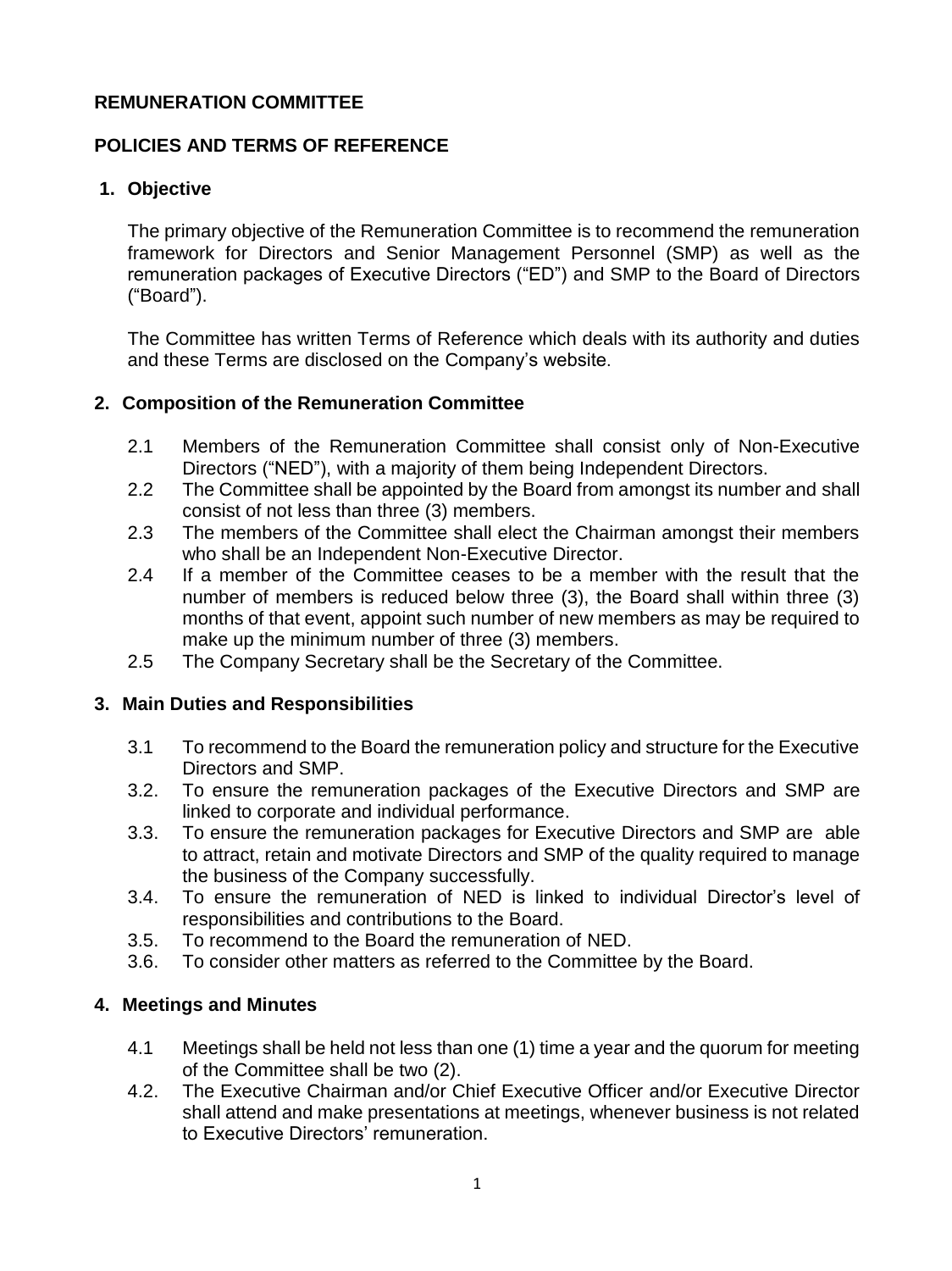- 4.3 An Agenda shall be sent to all members of the Committee and any persons that may be required to attend. Minutes of each meeting shall be kept and distributed to each member of the Committee and also the members of the Board. The Secretary to the Remuneration Committee shall be the Company Secretary.
- 4.4 A resolution in writing signed by a majority of the Committee members for the time being entitled to receive notice of meeting of the Committee, shall be as valid and effectual as if it had been passed at a meeting of the Committee duly called and constituted. Any such resolution may consist of several documents in like form each signed by one (1) or more Committee members. Any such document may be accepted as sufficiently signed by a Committee member if transmitted to the Company by telex, telegram, cable, facsimile or other electrical or digital written message to include a signature of a Committee member.

### **5. Remuneration Policies for ED**

- 5.1 The Remuneration Committee will recommend the remuneration packages of Executive Directors to the Board. The Executive Directors must abstain from participation in deliberation of their own remuneration packages.
- 5.2 Remuneration packages for ED should be structured to link to corporate and individual performance and take into consideration of the remuneration packages of similar positions in comparable companies within the industry.
- 5.3 The performance of the ED is measured based on their achievement of the annual Key Performance Indicators ("KPI"). The amount of bonus will be determined by the total KPI score.
- 5.4 The Directors' Fee payable to ED shall be approved in advance by the Company's shareholders at a General Meeting.

### **6. Remuneration Policies for NED**

- 6.1 The Board as a whole determines the remuneration of NED with individual Directors abstaining from decisions in respect of their individual remuneration.
- 6.2 Remuneration packages for NED should be determined based on their qualification, skill and expertise, working experience, industry exposure, time commitment and level of participation in Board's activities.
- 6.3 The Directors' Fee payable to NED shall be approved in advance by the Company's shareholders at a General Meeting.

### **7. Remuneration Policies for SMP other than ED**

- 7.1 Remuneration packages for SMP shall be determined by the Chief Executive Officer and ED of the Company, with reference made to remuneration packages of similar positions in comparable companies within the industry and should be structured to link to corporate and individual performance.
- 7.2 The performance of the SMP is measured based on their achievement of the annual KPI. The amount of bonus will be determined by the total KPI score.

### **8. Remuneration Framework**

The following table summarises the main elements that form the remuneration packages of ED, NED and SMP :